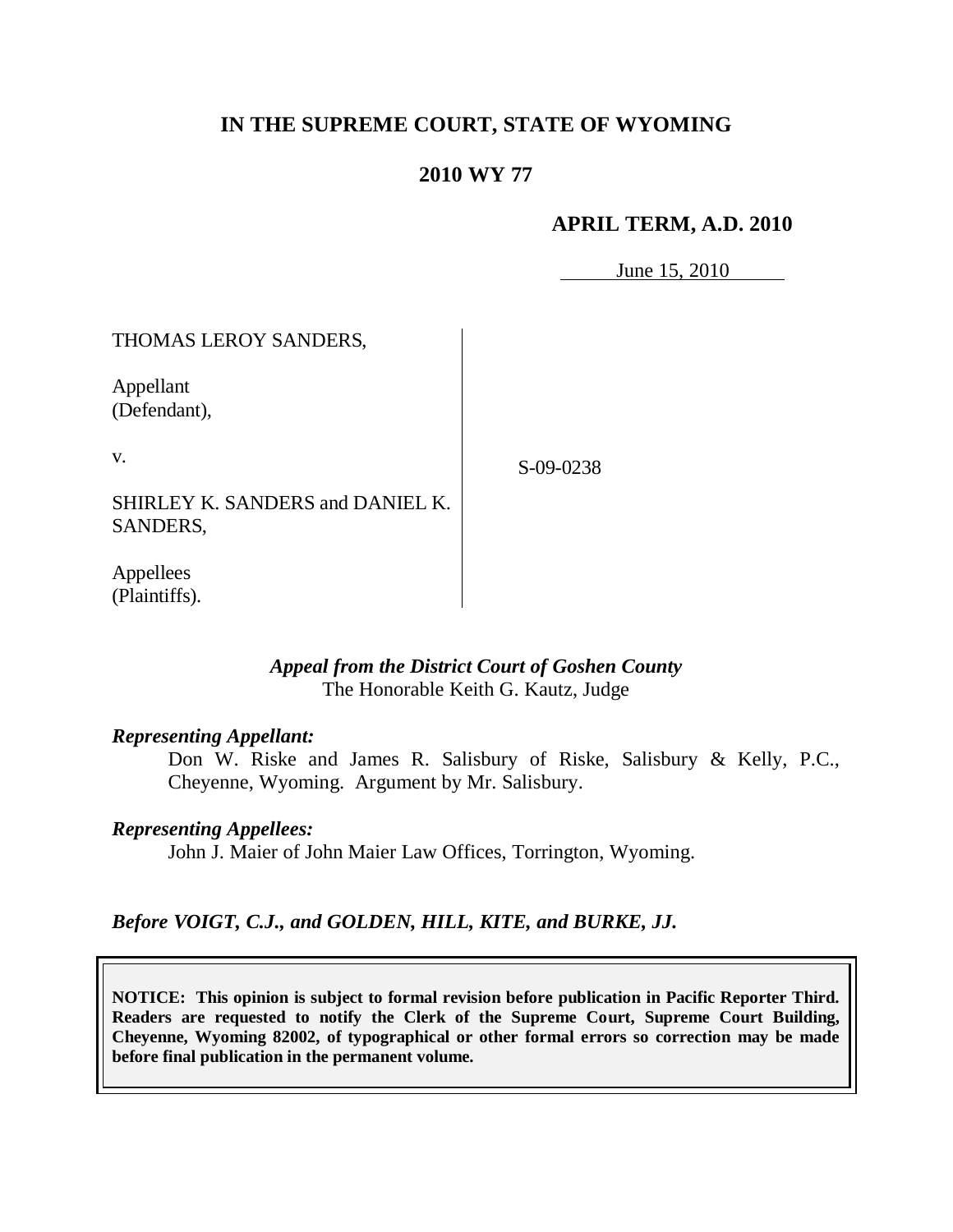## **KITE, Justice.**

[¶1] Thomas Leroy Sanders (Leroy) was named as a joint tenant with right of survivorship on two Goshen County deeds. The other joint tenants, Shirley K. Sanders (Shirley) and Daniel K. Sanders (Daniel), brought a reformation action to have Leroy removed from the deeds. The district court reformed the deeds, and Leroy appealed. We conclude that the requirements for reformation were not met in this case and reverse.

#### **ISSUE**

[¶2] Although the parties articulate several issues on appeal, the dispositive issue is:

Are the District Court"s *Findings of Fact, Conclusions of Law and Order* providing for reformation of the deeds by removing Leroy as a joint tenant with right of survivorship supported by sufficient evidence and in accordance with Wyoming law?

## **FACTS**

[¶3] Shirley operates a farming and ranching enterprise in Goshen County and is the father of Leroy and Daniel. In 1995, Shirley"s mother, Yola Sanders (Yola), decided to sell property referred to by the parties as Parcel 1 to Shirley. The purchase agreement drafted by Yola"s attorney, Jerry Smith, stated that Yola would sell the property to Shirley under an installment contract which would require him to execute a promissory note and a mortgage on the property to secure the debt.

[¶4] On May 9, 1995, Yola and Shirley went to Mr. Smith"s office to execute the documents. Shirley told Mr. Smith that he wanted Leroy"s name added to the deed with a right of survivorship. He wanted to do this for two reasons  $-1$ ) he was estranged from his wife and did not want her to be able to make a claim to the property; and 2) as part of his estate planning, he wanted the property to pass to Leroy by operation of law without going through probate. Although the attorney advised him against it, Shirley insisted on putting Leroy"s name on the deed. Consequently, the deed was revised to include Leroy as a joint tenant with right of survivorship. Leroy signed the mortgage which secured the debt to Yola, but Shirley remained solely liable on the promissory note.

[¶5] In 1998, property referred to by the parties as Parcel 2 and owned by the Janet E. McIlquham Revocable Trust became available for purchase. Members of the Sanders family had leased the property for many years and Shirley"s father had wanted to purchase it. To that end, he had placed funds in certificates of deposit to finance the eventual purchase of the property. After Shirley"s father died, Yola had title to the certificates of deposit, and she gifted the funds to Shirley, Daniel, Leroy and Leroy"s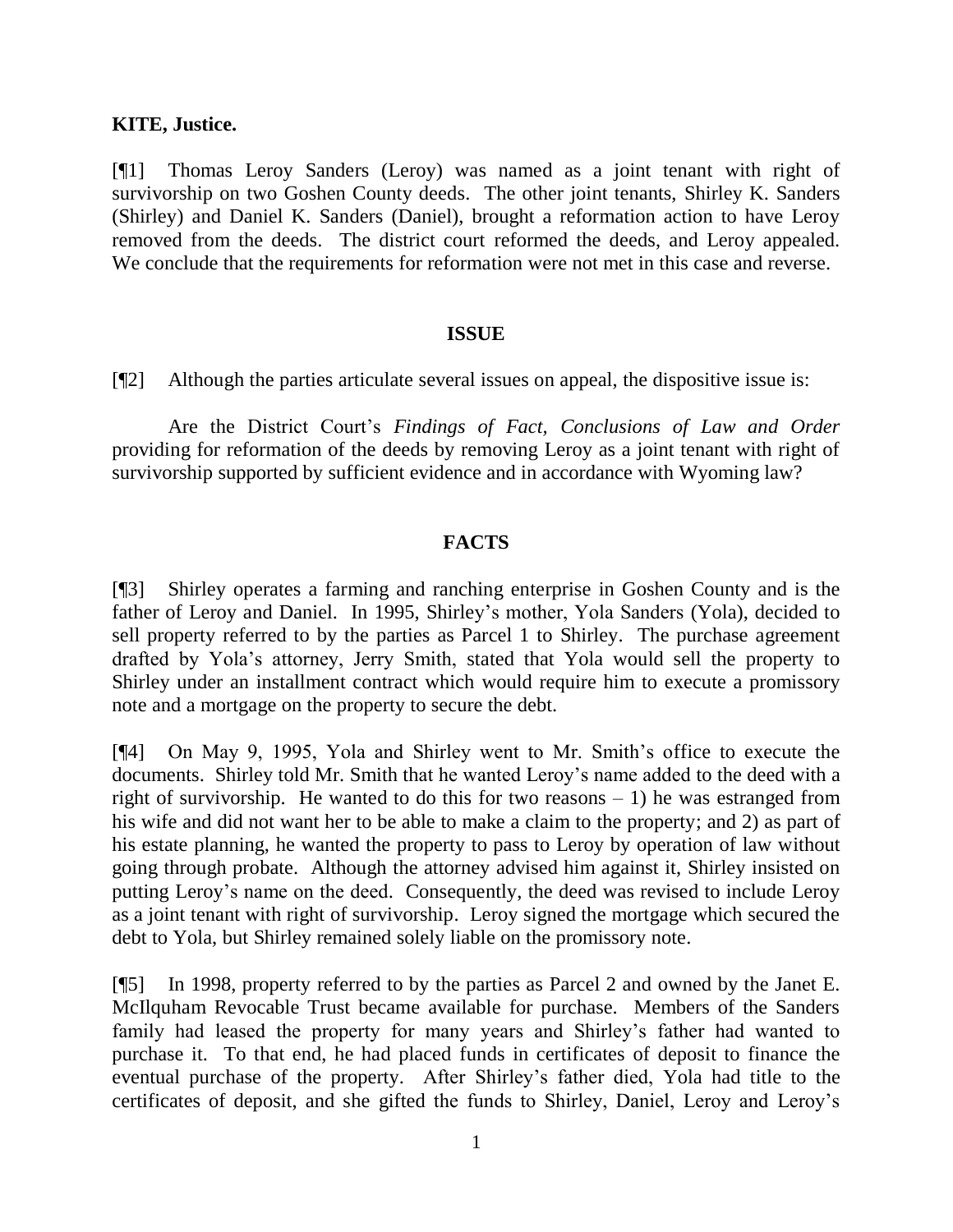wife<sup>1</sup> to be used to purchase the property. Shirley, Leroy and Daniel were named on the deed to Parcel 2 as joint tenants with right of survivorship.

[¶6] Shirley and Leroy farmed together until a dispute arose between them. In June 2002, Leroy brought suit (hereinafter referred to as the First Case) against Shirley and Daniel asserting that he had the right to a present possessory interest in Parcels 1 and 2. During the course of that litigation, Shirley requested that the deeds be reformed to establish that Leroy did not have a present possessory interest in the properties, but only a survivorship interest. Shortly before the matter was to go to trial, Leroy moved to dismiss the action. The First Case was dismissed on November 1, 2004, with the district court making the following rulings:

> 1. [Leroy"s] Motion to Dismiss is granted, and all of [Leroy's] causes of action are dismissed, with prejudice; specifically including but not limited to:

A. All of [Leroy"s] claims and causes of action alleging any present ownership interest in or rights to possession, use or control of [Parcels 1 and 2] and any right or claim to partition of said real property.

. . . .

2. [Shirley and Daniel] have voluntarily dismissed their claims, counterclaims and defenses against [Leroy] and that such dismissal shall be without prejudice and that [Shirley and Daniel], or either of them, may, in the future, assert any of their claims, counterclaims and defenses against [Leroy] . . . .

[¶7] After dismissal of the First Case, Leroy continued to assert that he had the right to a present possessory interest in the properties. He accessed the properties and told others, including hunters, that they could use them. On June 15, 2007, Shirley and Daniel filed a complaint against Leroy. Among other remedies, they sought reformation of the deeds to Parcels 1 and 2 by removing Leroy as a joint tenant. Leroy moved for summary judgment claiming the deeds clearly set forth his interest in the properties. Shirley and Daniel responded with a motion to strike Leroy"s summary judgment motion on the grounds that his claims were barred by res judicata or judicial estoppel because of the dismissal with prejudice of his claims in the First Case.

 $\overline{a}$  $<sup>1</sup>$  Although Leroy's wife was initially involved in this dispute, she is no longer a party.</sup>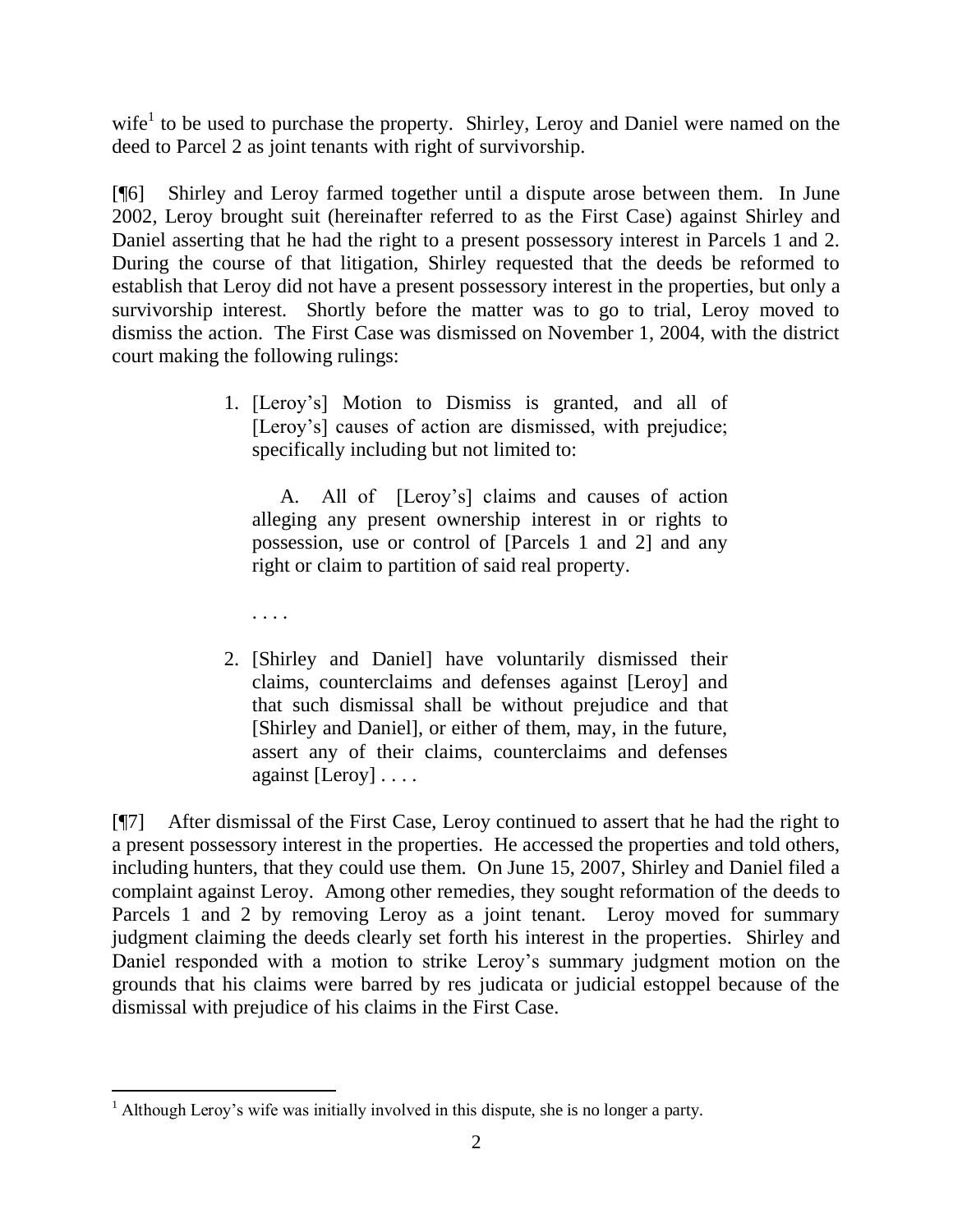[¶8] The district court denied Leroy"s motion for summary judgment, ruling that its order in the First Case dismissing Leroy"s claims with prejudice was binding in the current action and res judicata prohibited Leroy from claiming any present interest in Parcels 1 and 2. The court also stated, however, that Leroy was entitled to assert a future interest, such as a remainder interest, in the properties.

[¶9] The district court conducted a bench trial on December 1, 2008, and after the trial, the district court issued findings of fact and conclusions of law, ordering reformation of the deeds to Parcels 1 and 2 by removing Leroy as a grantee without any mention of a future interest.

#### **STANDARD OF REVIEW**

[¶10] In reviewing the determination of a district court after a bench trial, we apply the following standard:

> After a bench trial, we review the trial court's factual findings under a clearly erroneous standard and its legal conclusions *de novo*. *Hansuld v. Lariat Diesel Corp.*, 2003 WY 165, ¶ 13, 81 P.3d 215, 218 (Wyo. 2003) (citing *Rennard v. Vollmar*, 977 P.2d 1277, 1279 (Wyo. 1999)). We do not substitute ourselves for the trial court as a finder of facts; instead, we defer to the trial court's findings unless they are unsupported by the record or erroneous as a matter of law. *Deroche v. R.L. Manning Co*., 737 P.2d 332, 336 (Wyo. 1987). Although the factual findings of a trial court are not entitled to the limited review afforded a jury verdict, the findings are presumptively correct. *Piroschak v. Whelan*, 2005 WY 26, ¶ 7, 106 P.3d 887, 890 (Wyo. 2005).

> This Court may examine all of the properly admissible evidence in the record, but we do not reweigh the evidence. *Forshee, et ux. v. Delaney, et ux*., 2005 WY 103, ¶ 6, 118 P.3d 445, 448 (Wyo. 2005). Due regard is given to the opportunity of the trial judge to assess the credibility of the witnesses. We accept the prevailing party's evidence as true and give to that evidence every favorable inference which may fairly and reasonably be drawn from it. *Harber v. Jensen*, 2004 WY 104, ¶ 7, 97 P.3d 57, 60 (Wyo. 2004) (quoting *Life Care Centers of America, Inc. v. Dexter*, 2003 WY 38, ¶ 7, 65 P.3d 385, 389 (Wyo. 2003)). Findings may not be set aside because we would have reached a different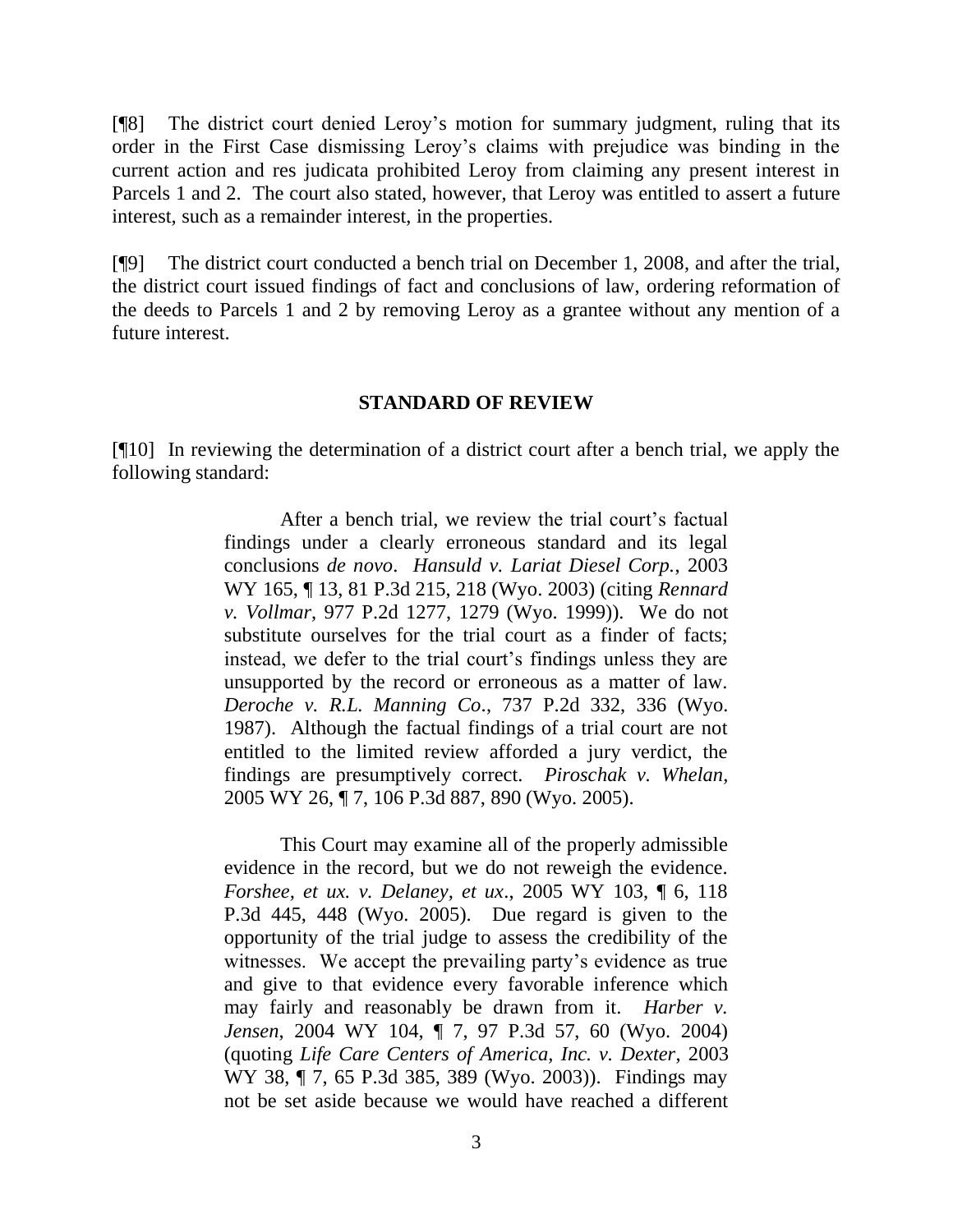result. *Harber*, ¶ 7, 97 P.3d at 60 (citing *Double Eagle Petroleum & Mining Corp. v. Questar Exploration & Production Co.*, 2003 WY 139, ¶ 6, 78 P.3d 679, 681 (Wyo. 2003)). A finding will only be set aside if, although there is evidence to support it, this Court on the entire evidence is left with the definite and firm conviction that a mistake has been committed. *Mullinnix LLC v. HKB Royalty Trust*, 2006 WY 14, ¶ 12, 126 P.3d 909, 916 (Wyo. 2006).

. . . .

We review questions of law de novo. *Y-O Investments, Inc. v. Emken*, 2006 WY 112, ¶ 8, 142 P.3d 1127, 1130 (Wyo. 2006).

*Snelling v. Roman*, 2007 WY 49, ¶¶ 7-9, 154 P.3d 341, 345 (Wyo. 2007). *See also*, *Ultra Resources, Inc. v. Hartman,* 2010 WY 36, ¶ 97, 226 P.3d 889, 922-23 (Wyo. 2010).

#### **DISCUSSION**

[¶11] The district court"s order after the bench trial included the following pertinent findings of fact:

> 3. For many years prior to June 28, 2002, Shirley farmed and ranched with his son, Leroy. Prior to May 9, 1995, Shirley and Leroy entered into an oral agreement whereby Shirley would, from time to time, include Leroy as a joint owner on certain of Shirley"s property, as part of Shirley"s estate planning and in order to prevent Shirley"s wife from possibly claiming interests in the property. Leroy agreed that he would not have or exercise any rights to such property during Shirley"s life and that Shirley would retain all rights to such property during his life; including, but not limited to, the right to sell, transfer or otherwise alienate any or all of such property. Shirley and Leroy further agreed that, upon Shirley's death, if any such property had not been sold, transferred or otherwise alienated, Leroy would then receive an ownership interest in such property in accordance with the title, deed or other evidence of title relating to such property.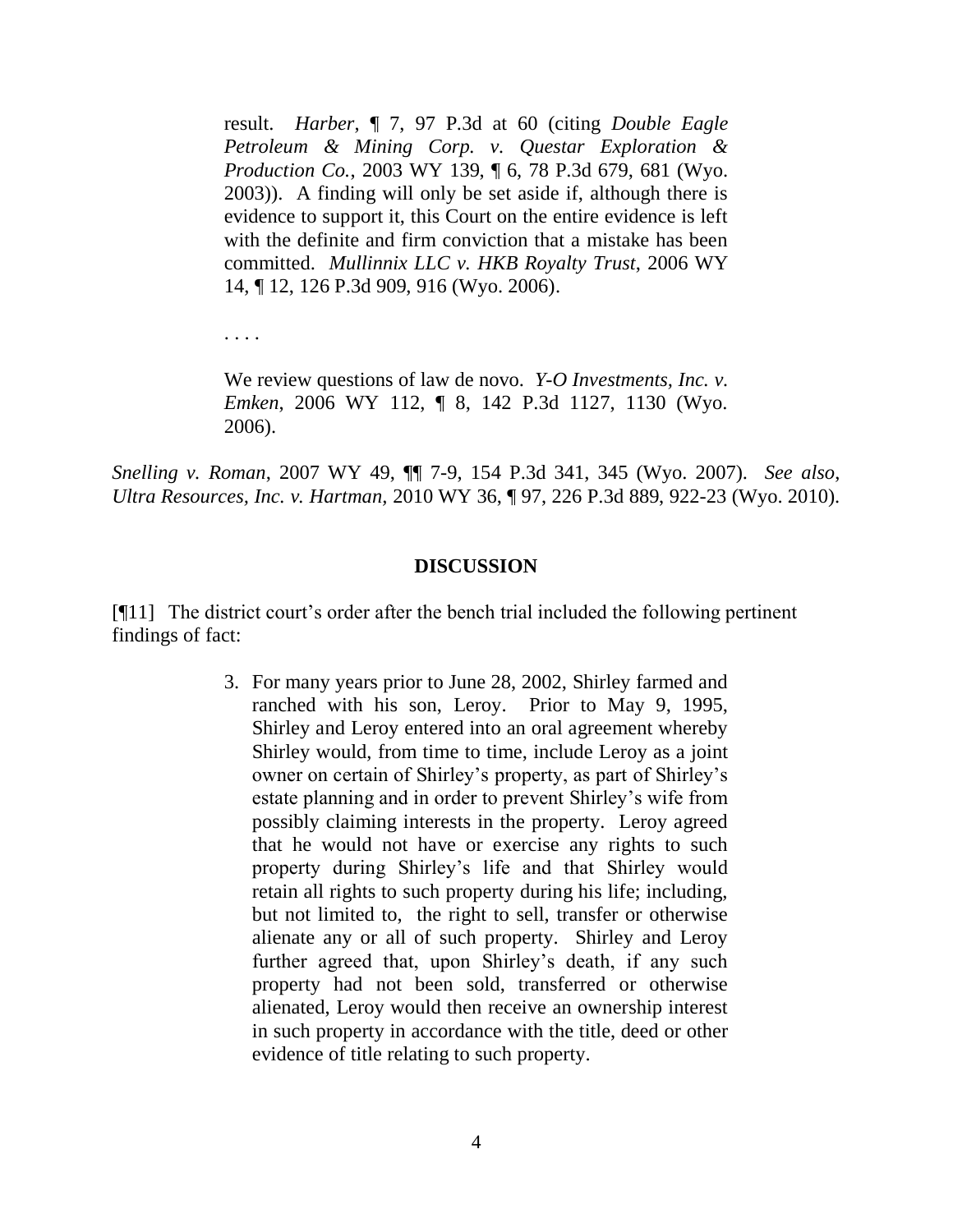- 4. In reliance on his agreement with Leroy, Shirley included Leroy's name on titles and bills of sale to various vehicles, equipment and other personal property prior to May 9, 1995, for which Leroy provided no consideration.
- 5. On May 9, 1995, Shirley entered into an agreement with his mother, Yola Sanders, for his installment purchase of the real property described above as Parcel 1. . . . In reliance on his agreement with Leroy, Shirley had Yola Sander's attorney include Leroy on the deed to Parcel 1... . as a joint tenant with right of survivorship along with Shirley. Shirley was solely liable for the debt to Yola Sanders for the purchase price and Leroy has never provided any consideration for, or paid any of the taxes or operating expenses of Parcel 1.
- 6. On June 3, 1998, Shirley purchased the real property described above as Parcel 2 from the trustee of the Janet E. McIlquham Revocable Trust. A portion of the consideration for the purchase of Parcel 2 had come from transfers made from Yola Sanders to Shirley, Leroy, and Daniel for the express purpose of allowing Shirley to purchase Parcel 2. In reliance on his agreement with Leroy, and upon his identical agreement with Daniel, Shirley had Leroy and Daniel included on the deed to Parcel 2 as . . . joint tenant[s] with right of survivorship along with Shirley.
- 7. On June 28, 2002, Leroy sued his father, Shirley, and his brother, Daniel, [in the First Case], alleging that he had a present possessory interest in the real property described in Parcel 1 and Parcel 2. Shirley and Daniel testified at trial that Leroy violated his agreement with Shirley by making these claims.
- . . . .
- 10. After the dismissal of [the First Case], pursuant to the terms of his agreement with Shirley and at Shirley"s request, Leroy signed titles to allow Shirley to transfer ownership of several vehicles to other people.

. . . .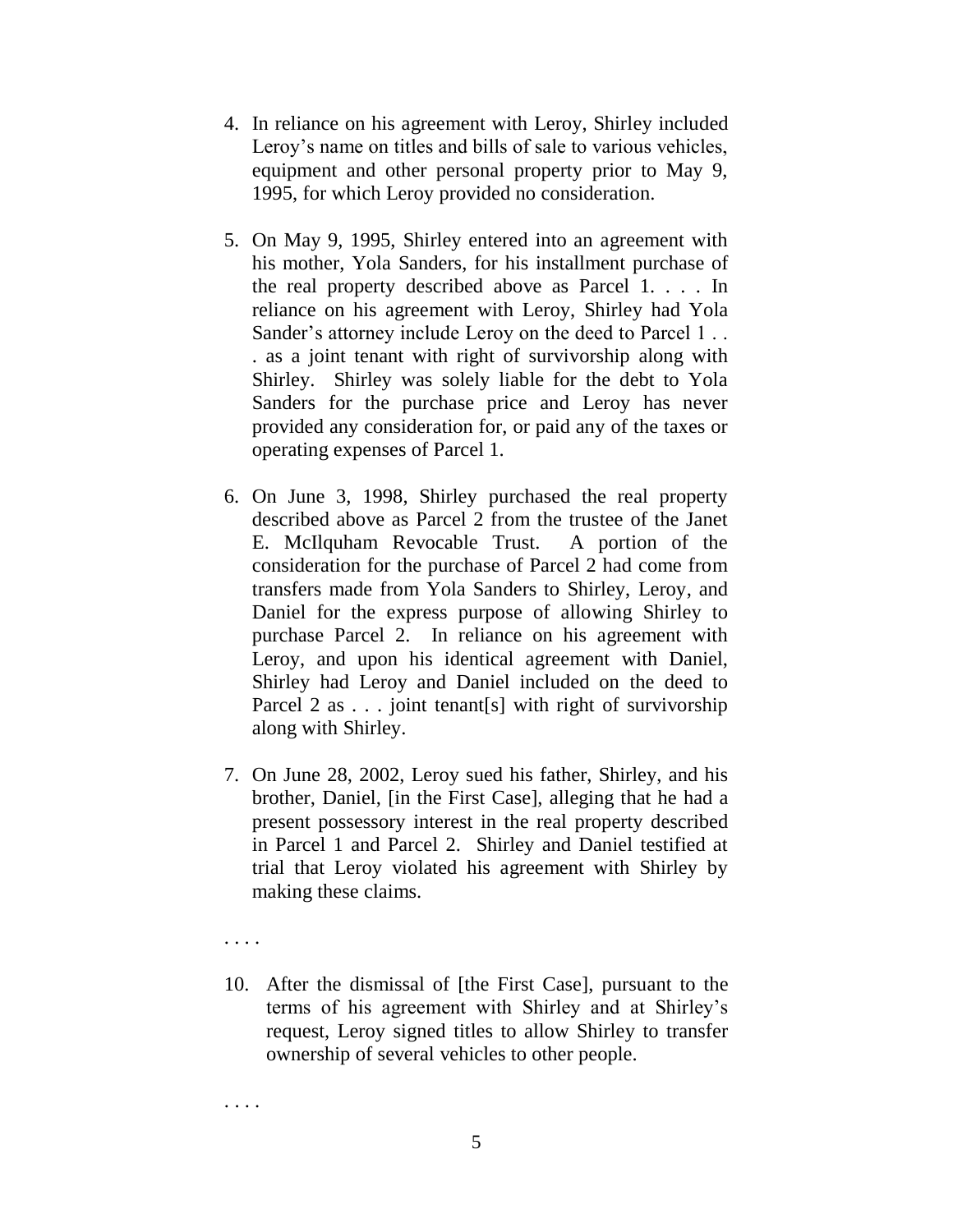13. Leroy presented no testimony or evidence at trial to contest the existence or terms of his oral agreement with Shirley.

The district court made the following relevant conclusions of law:

4. [Shirley and Daniel] proved by uncontested, clear and convincing evidence that prior to May 9, 1995, Shirley and Leroy entered into an oral agreement whereby Shirley would, from time to time, include Leroy as a joint owner on certain of Shirley"s property, as part of Shirley"s estate planning in order to prevent Shirley"s wife from possibly claiming interests in the property. The agreement specified that Leroy would not have or exercise any rights to such property during Shirley"s life and that Shirley would retain all rights to such property during his life, including but not limited to, the right to sell, transfer or otherwise alienate any or all of such property. Shirley and Leroy further agreed that, upon Shirley"s death, if any such property had not been sold, transferred or otherwise alienated, Leroy would then receive an ownership interest in such property in accordance with the title, deed or other evidence of title relating to such property.

5. Shirley fully performed his side of his oral agreement with Leroy.

6. Leroy breached his oral agreement with Shirley by asserting rights in Parcel 1 and Parcel 2 by filing suit against Shirley and Daniel in [the First Case].

7. The parties mutually believed the deeds properly addressed their agreement, but the deeds did not. The agreement did not provide for Leroy to have any legal interest in the property, but to have a potential testamentary interest.

8. [The order dismissing the First Case] was a final order and a complete adjudication that Leroy had no present possessory interest in Parcel 1 and Parcel 2 thereafter.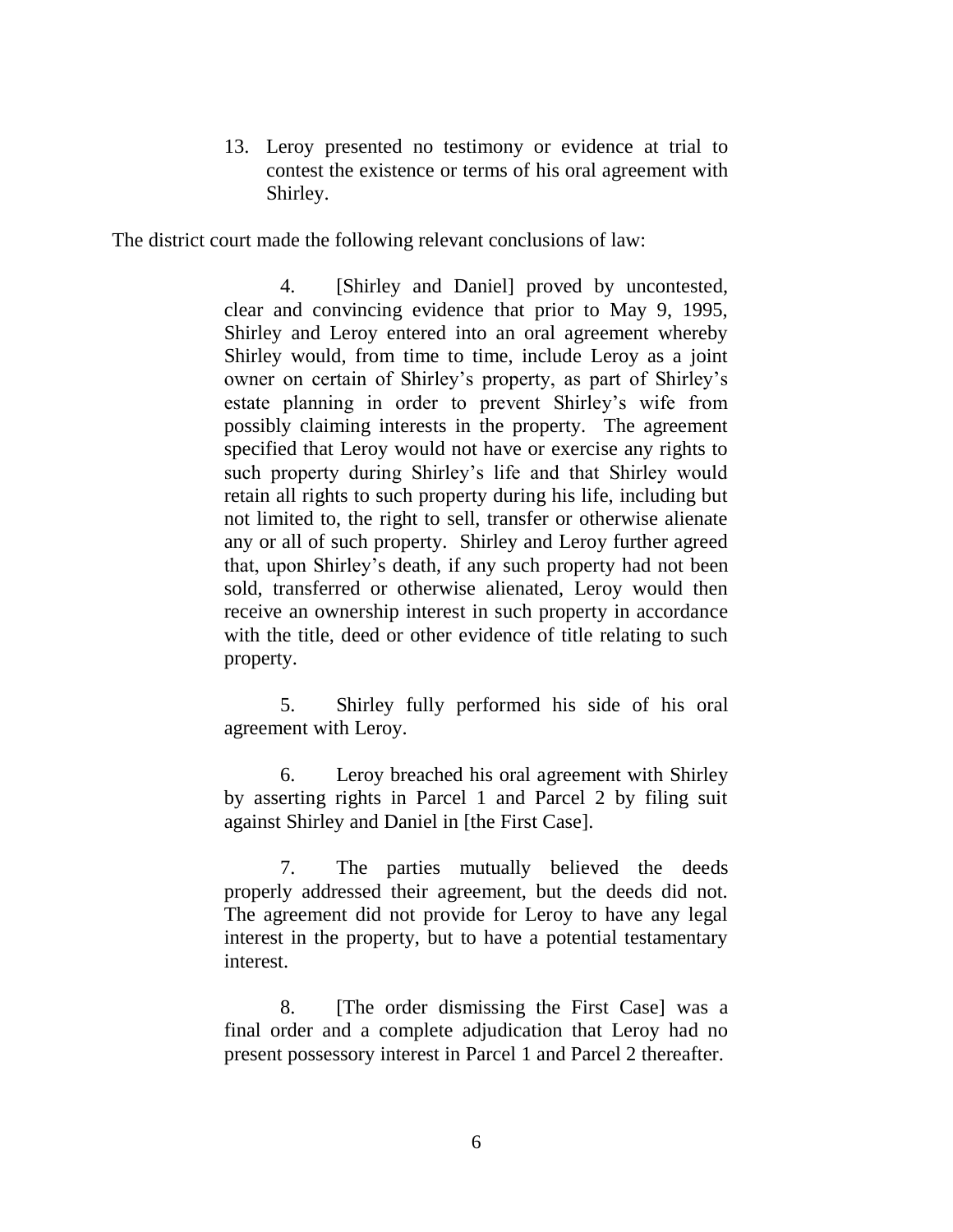9. Leroy is barred from asserting any present possessory interest in Parcel 1 and Parcel 2 by virtue of the dismissal in [the First Case].

10. Leroy"s continued entries onto Parcel 1 and Parcel 2, and his directions to third parties to enter Parcel 1 and Parcel 2 after the [district court entered the order dismissing the First Case] were violations of said Order . . . .

11. [Shirley and Daniel] are entitled to reformation of the deeds to Parcels 1 and Parcel 2 to remove Leroy as a joint owner as equitable relief to conform to the intention of Shirley and Leroy when they made the oral agreement. The parties' agreement did not provide for Leroy to have any ownership interest in the real estate.

[¶12] Reformation is an equitable remedy arising from the tenet that ""equity treats that as done which ought to have been done."" *Hutchins v. Payless Auto Sales, Inc.,* 2002 WY 8, ¶ 19, 38 P.3d 1057, 1063 (Wyo. 2002), quoting 66 Am.Jur.2d *Reformation of Instruments*  § 2 at 528 (1973). The remedy is appropriate when a written instrument does not accurately memorialize the parties' agreement. In order to reform an instrument, the court must conclude there is clear and convincing evidence of:

> (1) a meeting of the minds-a mutual understanding between the parties-prior to the time a writing is entered into, (2) a written contract, or agreement, or deed (3) which does not conform to the understanding, by reason of mutual mistake. *[Toland v. Key Bank of Wyoming,](http://www.westlaw.com/Find/Default.wl?rs=dfa1.0&vr=2.0&DB=661&FindType=Y&ReferencePositionType=S&SerialNum=1993054074&ReferencePosition=554)* [847 P.2d 549, 554](http://www.westlaw.com/Find/Default.wl?rs=dfa1.0&vr=2.0&DB=661&FindType=Y&ReferencePositionType=S&SerialNum=1993054074&ReferencePosition=554)  (Wyo. 1993); *Gasaway v. Reiter,* [736 P.2d 749, 751 \(Wyo.](http://www.westlaw.com/Find/Default.wl?rs=dfa1.0&vr=2.0&DB=661&FindType=Y&ReferencePositionType=S&SerialNum=1987060707&ReferencePosition=751) [1987\);](http://www.westlaw.com/Find/Default.wl?rs=dfa1.0&vr=2.0&DB=661&FindType=Y&ReferencePositionType=S&SerialNum=1987060707&ReferencePosition=751) *[Crompton v. Bruce,](http://www.westlaw.com/Find/Default.wl?rs=dfa1.0&vr=2.0&DB=661&FindType=Y&ReferencePositionType=S&SerialNum=1983143965&ReferencePosition=934)* [669 P.2d 930, 934 \(Wyo.](http://www.westlaw.com/Find/Default.wl?rs=dfa1.0&vr=2.0&DB=661&FindType=Y&ReferencePositionType=S&SerialNum=1983143965&ReferencePosition=934) 1983).

*Id.* Clear and convincing evidence is "proof which would persuade a trier of fact that the truth of the contention is highly probable." *[MacGuire v. Harriscope Broadcasting Co.,](http://www.westlaw.com/Find/Default.wl?rs=dfa1.0&vr=2.0&DB=661&FindType=Y&ReferencePositionType=S&SerialNum=1980120924&ReferencePosition=839)* 612 P.2d 830, 839 (Wyo. 1980). *See also, [Story v. State Bd. of Medical Examiners,](http://www.westlaw.com/Find/Default.wl?rs=dfa1.0&vr=2.0&DB=661&FindType=Y&ReferencePositionType=S&SerialNum=1986132298&ReferencePosition=1014)* [721](http://www.westlaw.com/Find/Default.wl?rs=dfa1.0&vr=2.0&DB=661&FindType=Y&ReferencePositionType=S&SerialNum=1986132298&ReferencePosition=1014)  P.2d 1013, 1014 (Wyo. 1986); *In re: Matter of GP [v. Natrona County Dep't of Public](http://www.westlaw.com/Find/Default.wl?rs=dfa1.0&vr=2.0&DB=661&FindType=Y&ReferencePositionType=S&SerialNum=1984114758&ReferencePosition=982)  [Assistance and Social Servs.,](http://www.westlaw.com/Find/Default.wl?rs=dfa1.0&vr=2.0&DB=661&FindType=Y&ReferencePositionType=S&SerialNum=1984114758&ReferencePosition=982)* [679 P.2d 976, 982 \(Wyo.](http://www.westlaw.com/Find/Default.wl?rs=dfa1.0&vr=2.0&DB=661&FindType=Y&ReferencePositionType=S&SerialNum=1984114758&ReferencePosition=982) 1984).

[¶13] In order to establish a reformation claim, the proponent must demonstrate that a mutual mistake was made by the parties in the drafting of the instrument. The requirements for showing a mutual mistake are: a prior agreement that the written instrument undertook to evidence; a mistake occurred in the drafting of the instrument; and an absence of fraud or inequitable conduct on the part of a party. *Mathis v. Wendling,* 962 P.2d 160, 164 (Wyo. 1998).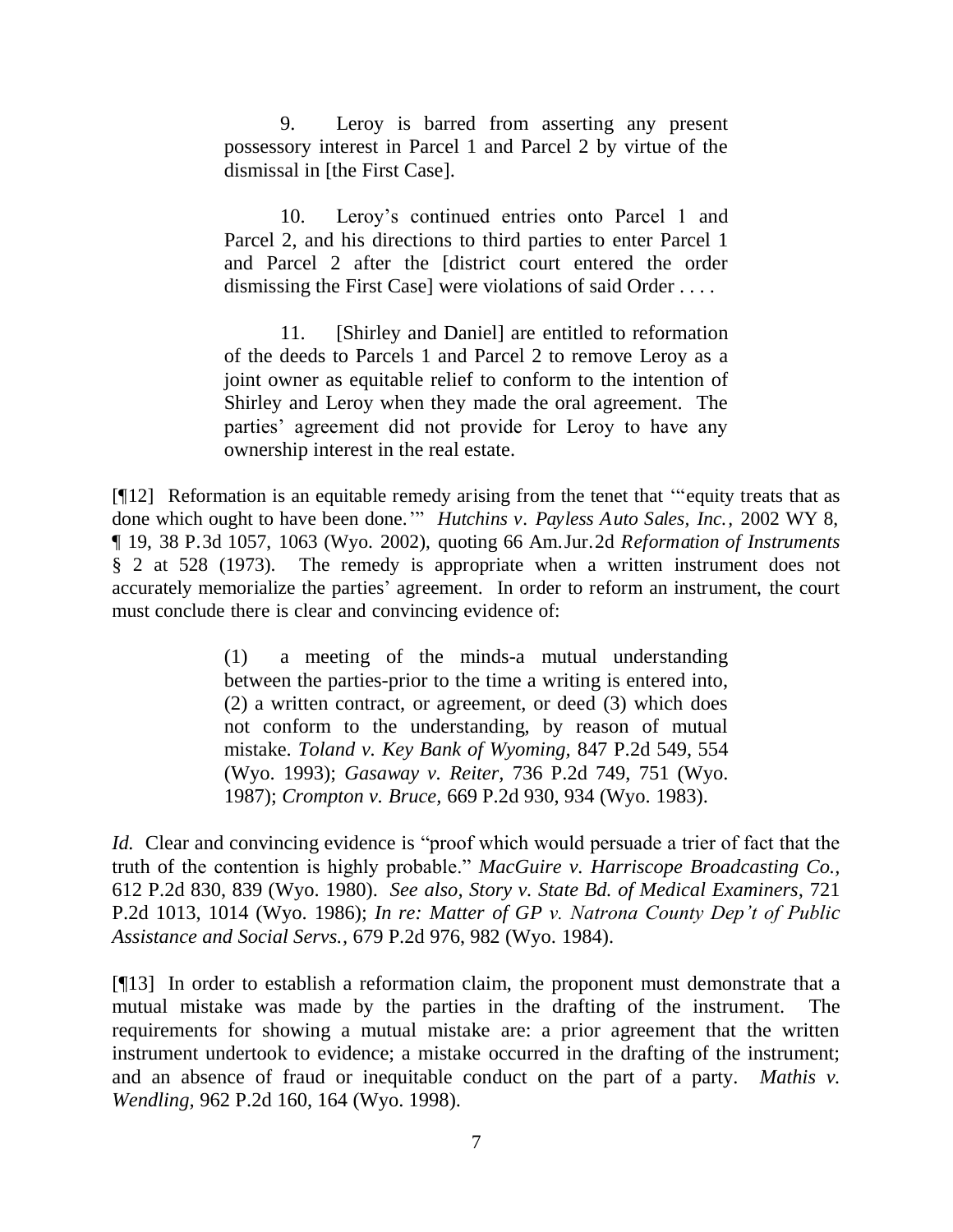[¶14] Leroy argues, first, that reformation was improper because there was no evidence of the grantors" intent, and, consequently, there was no showing of mutual mistake between the grantor and grantee as required by the reformation doctrine. He is correct that most reformation cases involve a showing of the grantor"s and grantee"s respective intents with regard to the instrument. *See, e.g., Toland v. Key Bank of Wyoming*, 847 P.2d 549 (Wyo. 1993); *Gasaway v. Reiter,* 736 P.2d 749 (Wyo. 1987). However, there is authority that allows reformation when the dispute is solely between co-grantees. "In a proper case, relief may be had as between parties claiming under the same instrument, the interests of the grantor not being at stake." 66 Am.Jur.2d *Reformation of Instruments,* § 43 (2009). We need not decide whether the absence of evidence regarding the grantors" intent is fatal to the claim here because we find this is not a proper case for reformation for other reasons.

[¶15] The district court ruled Shirley and Leroy had an antecedent agreement that, although Leroy would be included on the deeds as a joint tenant, he would have no present rights in the properties and Shirley could do as he wished with them during his lifetime. Based upon this finding, the district court reformed the deed by completely removing Leroy as a grantee. However, there is no evidence indicating either that the parties mistakenly included Leroy on the deed and thus he should be removed as a grantee, or that the parties intended that the restriction on Leroy"s present use of the property be included in the deed language. With regard to Parcel 1, Shirley directed Yola"s attorney, Mr. Smith, to name Leroy as a joint tenant with a right of survivorship. He testified that he wanted Leroy"s name on the property in order to try to prevent his wife from making a claim to the property and for estate planning purposes. Mr. Smith advised Shirley that, by making Leroy a joint tenant, he was running the risk that Leroy would assert a present claim to the property.

[¶16] Shirley even recounted a story the attorney told him about another case involving a mother who had included her son as a joint tenant on a property and the son was "taking the property from her." Shirley rejected the attorney"s advice to not place Leroy on the deed on the basis that he and Leroy had a good relationship and he trusted Leroy. He stated: "Well, I don"t believe Leroy would do that." The attorney confirmed that he had advised Shirley against putting Leroy"s name on the deed, but Shirley had persisted. The attorney testified that there was no error in the drafting of the agreement.

[¶17] In *W.N. McMurry,* ¶ 19, 160 P.3d at 77-78, we explained that in order for the remedy of reformation to be available, the evidence must establish that a mistake occurred in the drafting of the instrument, rather than in the reaching of the antecedent agreement. We even reinforced the fact that the mistake must occur in the drafting phase by quoting a more modern definition of reformation: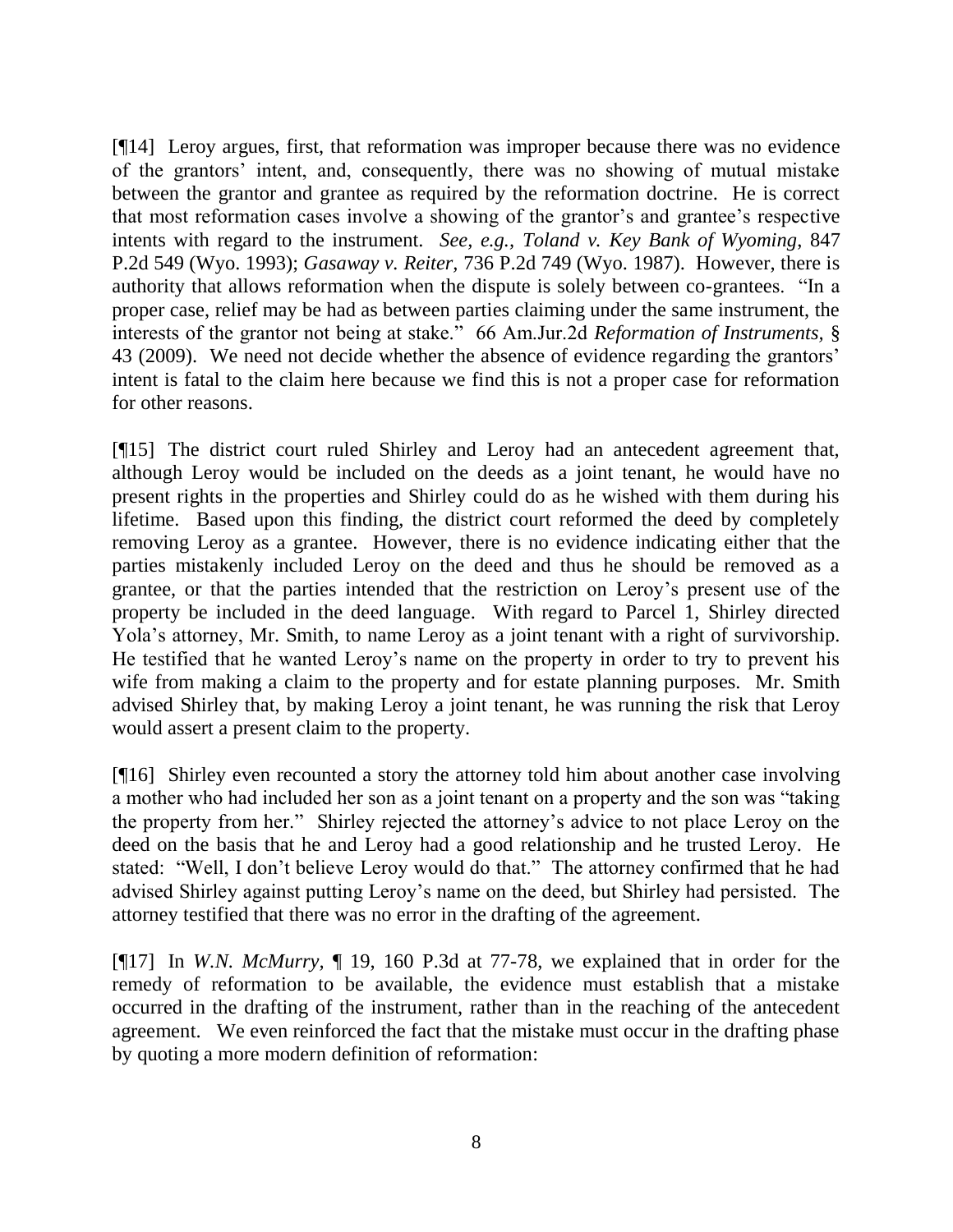*Black's Law Dictionary* 1307 (8th ed. 2004), *citing* Douglas Laycock, *Modern American Remedies* 39 (3d ed. 2002), has modernized the definition of reformation to explain that "[i]f the parties made a mistake about the premises of their agreement, about some fact in the world outside their wordprocessing machines, reformation is not a solution."

*Id.*, **[** 19 n.7, 160 P.3d at 78 n.7.

[¶18] Shirley"s own testimony confirms there was no drafting or "word processing" error:

> Q. [Y]ou indicated to Mr. Smith that you wanted the grantees as Shirley K. Sanders and Thomas Leroy Sanders as joint tenants with right of survivorship, correct?

> > A. After the discussion, yes.

Q. And that deed . . . reflects exactly what you told Jerry Smith that you wanted, correct?

A. Says Leroy"s name is on this.

Q. Doesn"t it say . . . that Yola is conveying and warranting to Shirley . . . and . . . Leroy . . . as joint tenants with right of survivorship?

A. Right.

Q. That"s exactly what you told him you wanted.

A. Yes.

Q. There is no mistake in the way that that is stated on that deed, is there?

A. No.

[¶19] The transaction regarding Parcel 2 occurred three years later, in 1998. Shirley testified that he directed the title company to include Leroy and Daniel on the deed and he intended that they would be joint tenants with right of survivorship. There is no evidence that the parties intended that a restriction on Leroy"s rights to the property in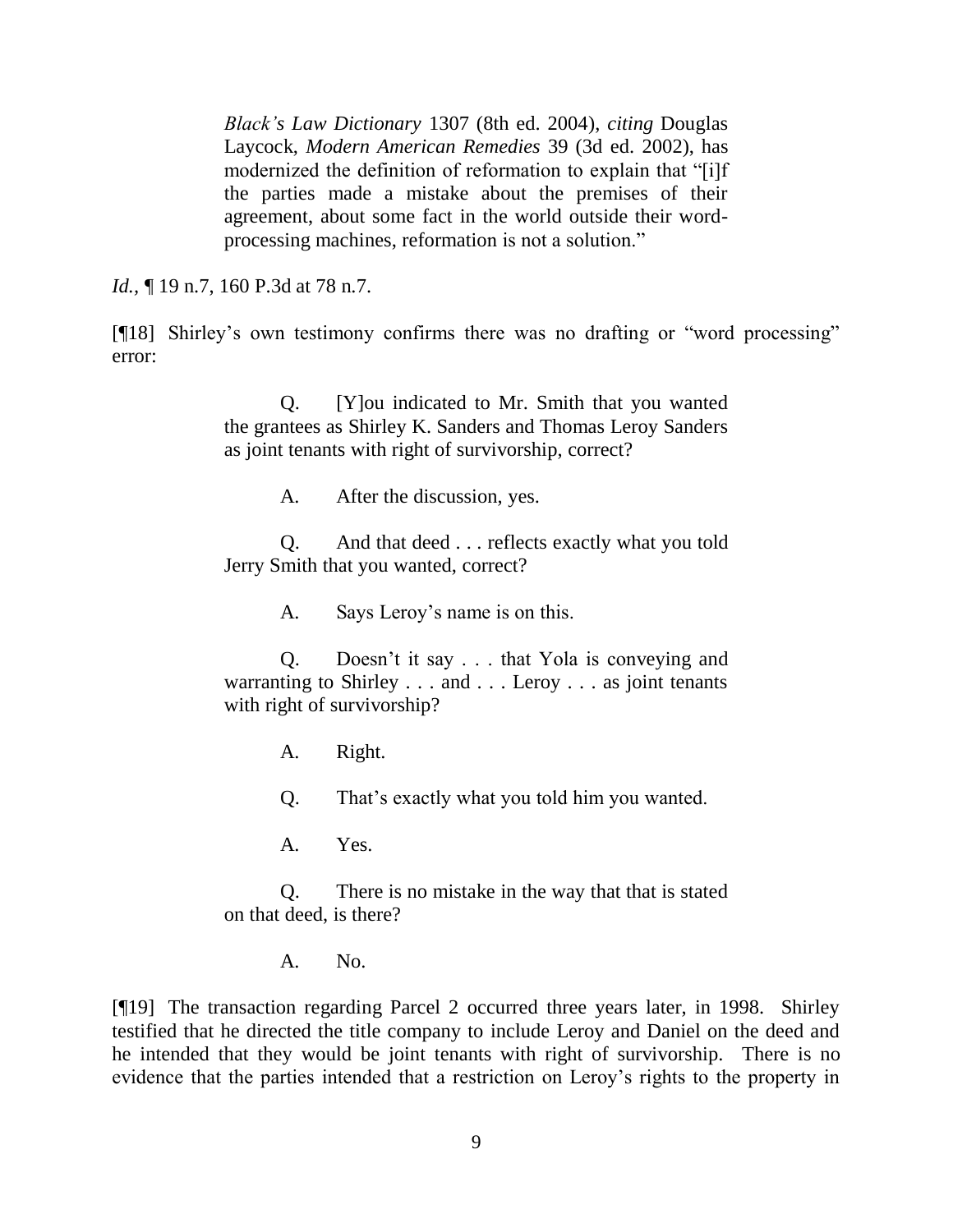accordance with the oral agreement would be included in the deed. Shirley confirmed at the trial that there was no mistake in the way the deed was drafted. $2$ 

[¶20] As we stated in *Mathis,* 962 P.2d at 164, a mutual mistake is shown only if the instrument is intended to evidence a prior agreement and does not do so. The record clearly shows that the parties intended for Leroy to be included on the deeds as a joint tenant with right of survivorship. The evidence does not demonstrate that Shirley intended for the other aspects of his agreement with Leroy, i.e., that Shirley would have exclusive right of possession, be included in the deeds. Thus, the evidence in this case does not clearly establish a mutual mistake was made when the deeds were drafted to include Leroy as a joint tenant, and the elements necessary to support a claim for reformation are not present.

[¶21] There is one Wyoming case that ostensibly supports reformation of the deed even though the elements of the equitable doctrine are not present – *Allen v. Allen,* 550 P.2d 1137 (Wyo. 1976). In *Allen,* the son and his wife wanted to purchase a property, the Haptonstall Place, but it was not large enough to qualify for a Farmers Home Administration loan. In order to help facilitate the purchase, the son and his father agreed that the Haptonstall Place and property the father already owned, the River Place, would be conveyed to all three as joint tenants with right of survivorship. *Id.* at 1140. The parties verbally agreed that, when the loan was satisfied, the River Place would be returned to the father as his sole property and the Haptonstall Place would be the property of the son and his wife. The son apparently did not honor the agreement to reconvey the River Place to his father and the father brought suit. The trial court ordered the River Place deed reformed to be the father's sole property. Without discussing the elements of reformation, this Court ruled that the trial court had properly allowed reformation to conform to the intention of the parties. *Id.* at 1144. One of the dissenting justices indicated that reformation was not the proper doctrine to be used under the circumstances. *Id.* at 1144-46, McClintock, J., dissenting.

[¶22] *Allen* certainly is not consistent with our other reformation cases. There was no indication that the deeds making the parties joint tenants of each of the properties were the product of mistake. Instead, the case seems to require specific performance of the oral agreement to reconvey the property when the loan was satisfied. In fact, the Court stated that "[t]he modified decree should also provide for reconveyance." Because there is no discussion of the elements of reformation in the *Allen* majority opinion, we are convinced that the case simply used the reformation terminology as a type of short hand to accomplish what was unquestionably the correct result – require the son and his wife

 $\overline{a}$ 

 $2^2$  Part of the consideration for the purchase of Parcel 2 came through gifts from Yola to Leroy and his wife. Although Leroy mentions that he provided valuable consideration for the purchase of Parcel 2, he does so in the context of arguing that there was no mistake in the deed language. He does not argue that, by providing consideration for the purchase, he had a separate, quantifiable interest in the property.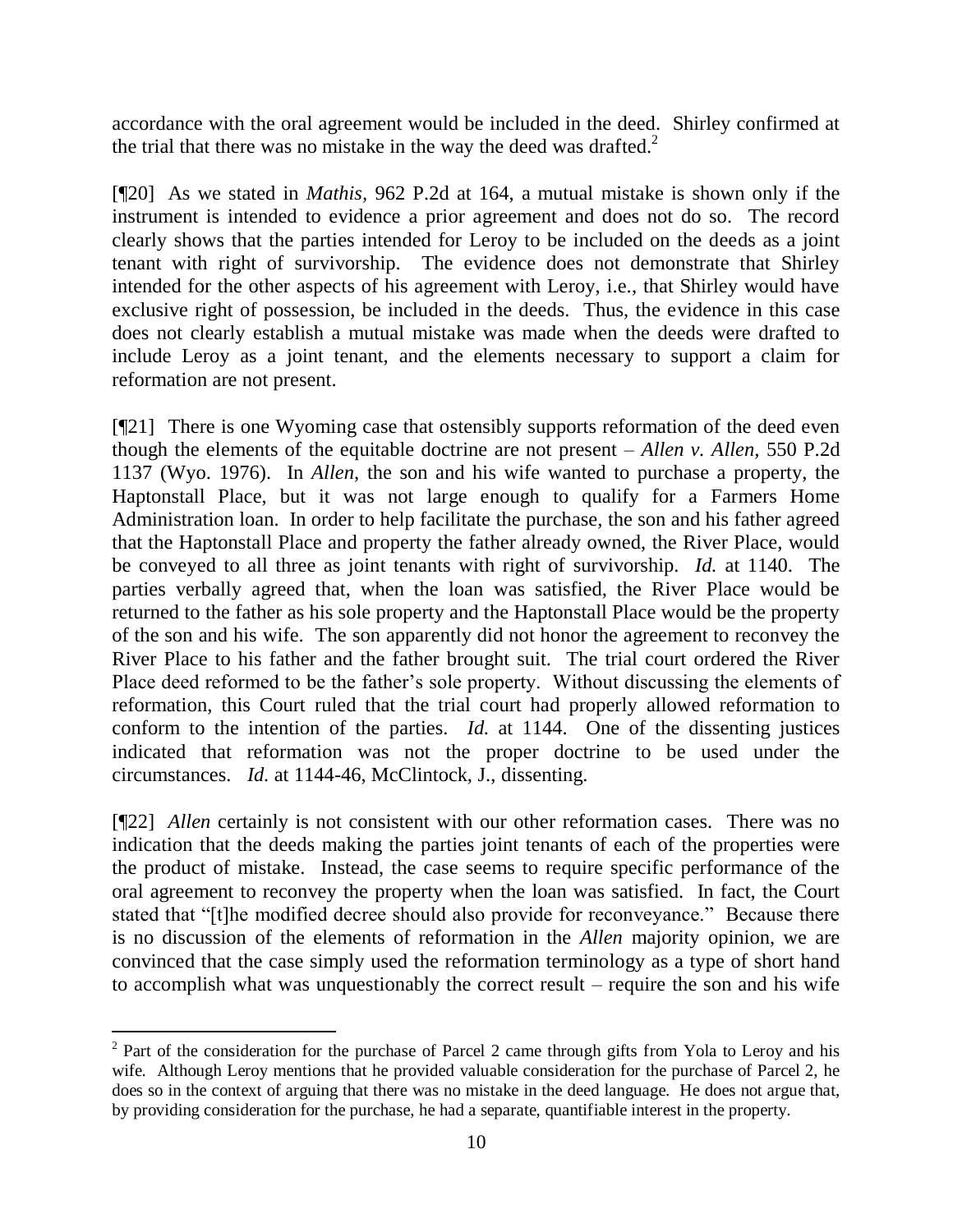to reconvey the River Property to the father in accordance with the parties" original agreement.

[¶23] As in *Allen,* the evidence here supports the existence of a separate oral agreement, giving Shirley the right of sole possession during his lifetime. A joint tenancy typically allows each joint tenant full possession of the property at all times; however, the intent of the parties is paramount. 48A C.J.S. *Joint Tenancy* § 8 (2009); *Choman v. Epperley,* 592 P.2d 714, 715-16 (Wyo. 1979). "[J]oint tenants may contract with each other concerning exclusive possession or control of the jointly held property, or with respect to the income to be derived therefrom, without severing or terminating the joint tenancy." 48A C.J.S. *Joint Tenancy* § 20 (2009). Although we have not located a Wyoming case directly on point, there are many cases from other jurisdictions stating that joint tenants may agree that one of them has the exclusive right of possession or income from the jointly owned property. *See, e.g., Downing v. Downing,* 606 A.2d 208 (Md. Ct. App. 1992) (mother and son were joint tenants of a farm but entered into an agreement that mother would receive all rental payments from the property); *Nichols v. Nichols,* 168 N.W.2d 876 (Wis. 1969) and *Cole v. Cole,* 294 P.2d 494 (Cal. Ct. App. 1956) (husband and wife owned property as joint tenants but agreed as part of their divorce proceedings that one party would have exclusive possession of the property); *Miller v. Riegler,* 419 S.W.2d 599 (Ark. 1967) (parties owning stocks in joint tenancy properly agreed that one of the joint tenants would retain all dividends from stocks).

[¶24] Moreover, the district court ruled that its dismissal of Leroy"s claims with prejudice in the First Case is binding here. That order dismissed with prejudice "[a]ll of [Leroy's] claims and causes of action alleging any present ownership interest in or rights to possession, use or control of [Parcels 1 and 2] and any right or claim to partition of said real property." Leroy does not contest the district court's legal ruling that the order in the First Case is preclusive and, consequently, he is prohibited from asserting any present interest in the property and such order can be enforced by proper means if he violates it.

[¶25] The district court found the following terms of the oral agreement between Leroy and Shirley:

> Shirley and Leroy entered into an oral agreement whereby Shirley would, from time to time, include Leroy as a joint owner on certain of Shirley"s property, as part of Shirley"s estate planning and in order to prevent Shirley"s wife from possibly claiming interests in the property. Leroy agreed that he would not have or exercise any rights to such property during Shirley"s life and that Shirley would retain all rights to such property during his life; including, but not limited to, the right to sell, transfer or otherwise alienate any or all of